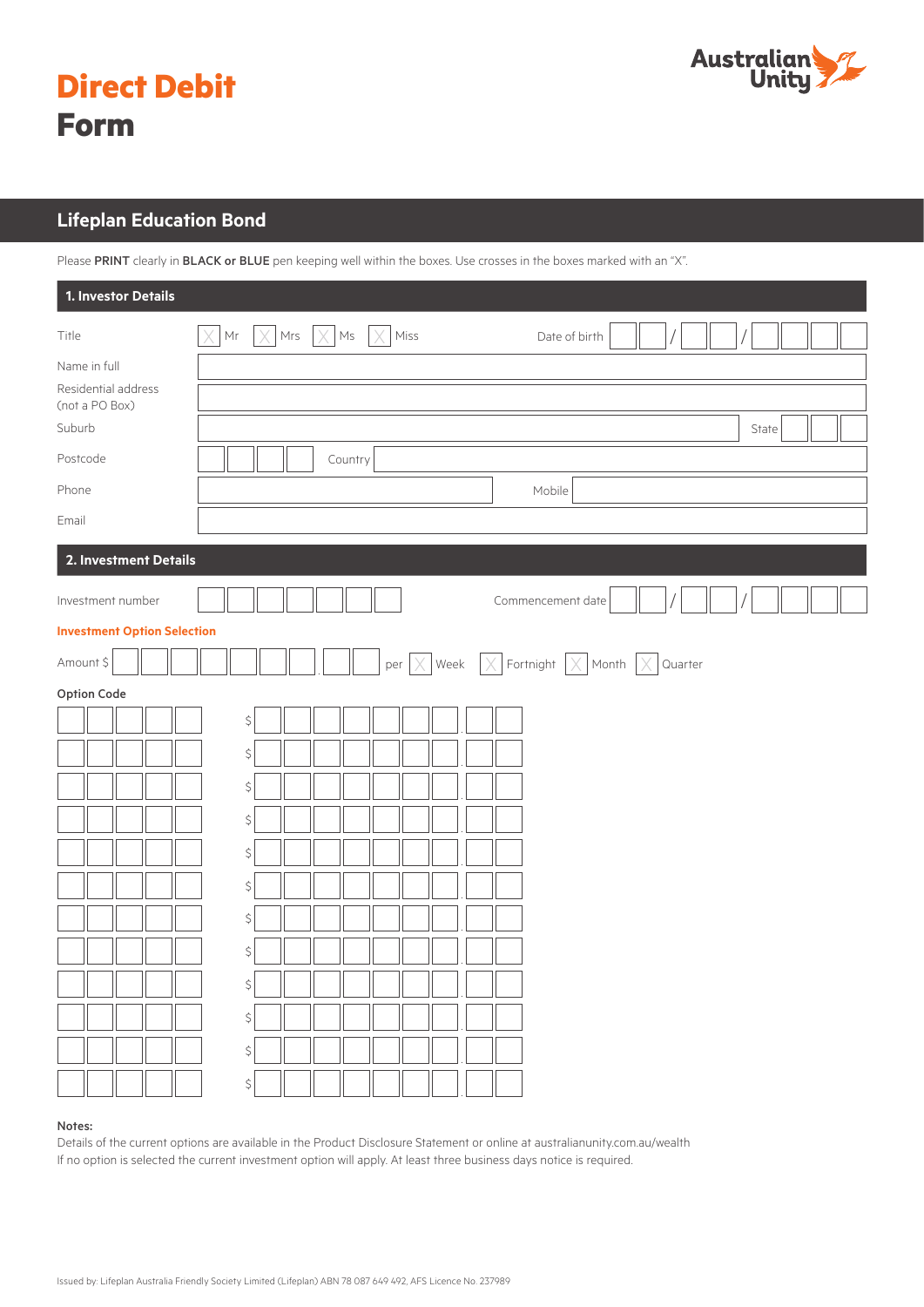| 3. Financial Institution Account Details |                                                   |  |  |  |
|------------------------------------------|---------------------------------------------------|--|--|--|
| Bank Name                                | Branch                                            |  |  |  |
| Branch Number (BSB)                      | <b>Account Number</b><br>$\overline{\phantom{a}}$ |  |  |  |
| Account name                             |                                                   |  |  |  |

### **4. Declaration and Signature(s)**

I /We confirm that I/we have a copy of the current Product Disclosure Statement and that I/we have read, understood and retained for future reference. I/We acknowledge that I have read the Client Service Agreement and that I have retained a copy for future reference.

#### **Account owner 1 signature Account owner 2 signature**

| Name of account owner 1 | Name of account owner 2 |
|-------------------------|-------------------------|
|                         |                         |
|                         |                         |
| Date                    | Date                    |



#### Return by post

(together with any identification documents where relevant)

Australian Unity - Investment bonds, Reply Paid 89, Adelaide SA 5001 (no stamp required if mailed in Australia)

If posting from outside of Australia, please send to Head Office: 114 Albert Road, South Melbourne VIC 3205



1800 804 890

Fax

Email enquiries@australianunity.com.au

#### **Contact us**

 $(\oplus)$ 

 $\circledcirc$ Australian Unity 114 Albert Road, South Melbourne VIC 3205

australianunity.com.au/wealth

#### **Investor Services**

enquiries@australianunity.com.au

 $\mathscr{C}$ 

 $(\boxdot)$ 

1300 1300 38 1800 804 890

#### **Adviser Services**



 $(\mathcal{C})$ 1300 133 285

(全) 1800 804 890